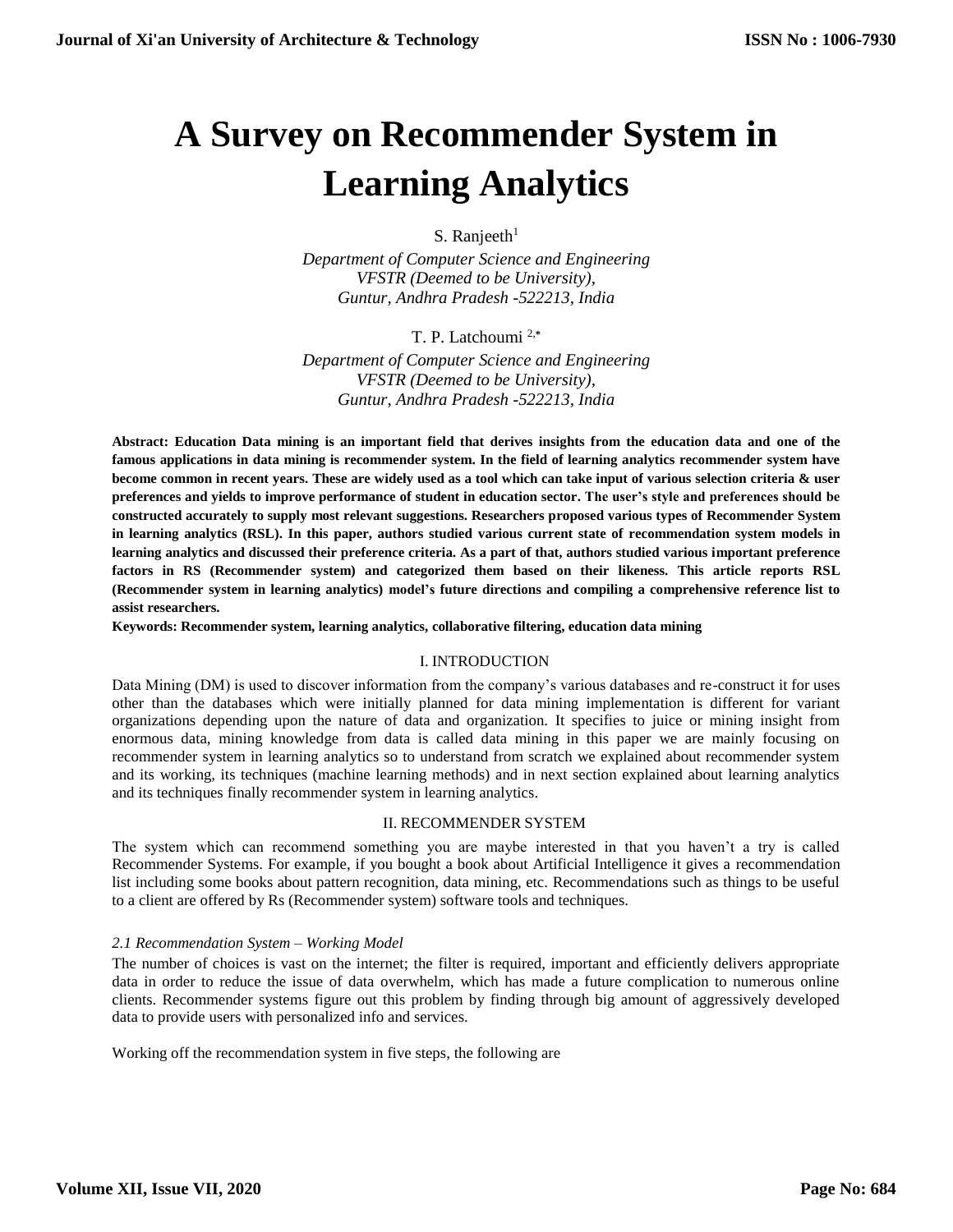## Step 1: Data collection

Collecting data is an initial phase in making a proposal engine. The type of information can be either implicit or explicit data. Information like ratings and comments which are given by the user on products is treated as explicit knowledge. Request history and return history, Cart events, Page sees, Click through and find log treated as implicit data. When every user visits the site this data set will be created.

## Step 2: Storing

We can get good recommendations by providing more data to our algorithms. In a recommendation project if data is more quickly turn into big data projects. The database tool is decided by the type of data that is used to create recommendations. Examples of database tools area standard SQL database, NoSQL database or even some sort of item repository.

## Step 3: Analyzing

How will we notice things that have the same user engagement information? So as to try to do, therefore, we tend to clean the info by utilizing totally variant analysis ways. If you wish to produce emergence suggestions to the client as they're seeing the item then you may want an additional quick-thinking kind of analysis.

Some of the ways by which we can break down the information are:

 Real-time systems: Created data can process by it. Processing and analyzing streams of events tools usually involve in a real-time system. This system would be needed to provide in the bit recommendations.

 Batch analysis: Processing the data periodically is a demand for batch analysis. This concern suggests enough information needs to be created in order to form the analysis closely, such as daily sales capacity. This system might work well to send an e-mail on the next date.

 Near-real-time analysis: you can refresh the analytics for every few minutes or seconds if you collect information quickly. Working in the near-real-time system is best in giving recommendations during the clone (same) browsing period.

## Algorithm

*For each item in the product catalog, I1 For every client C who purchased I1 For every item I2 purchased by client C The record that a client purchased I1 and I2 For every item I2 Calculate the similarity between I1 and I2*

## Step 4: Filtering

The final step is data filtering it is used to bring consistent information need to give suggestions to the client. We must select a method which is a better suit for proposal motor (engine).

The following are the algorithms.

- Content-based**:** A famous, suggested product has the same features as what a consumer likes or views.
- Cluster: Recommended items go together fine; it doesn't care about what other users have done.
- Collaborative: Other customers, who like the similar item as another customer views or likes, will also call a recommended product.

In this article we are mainly focusing on collaborative filtering in learning analytics.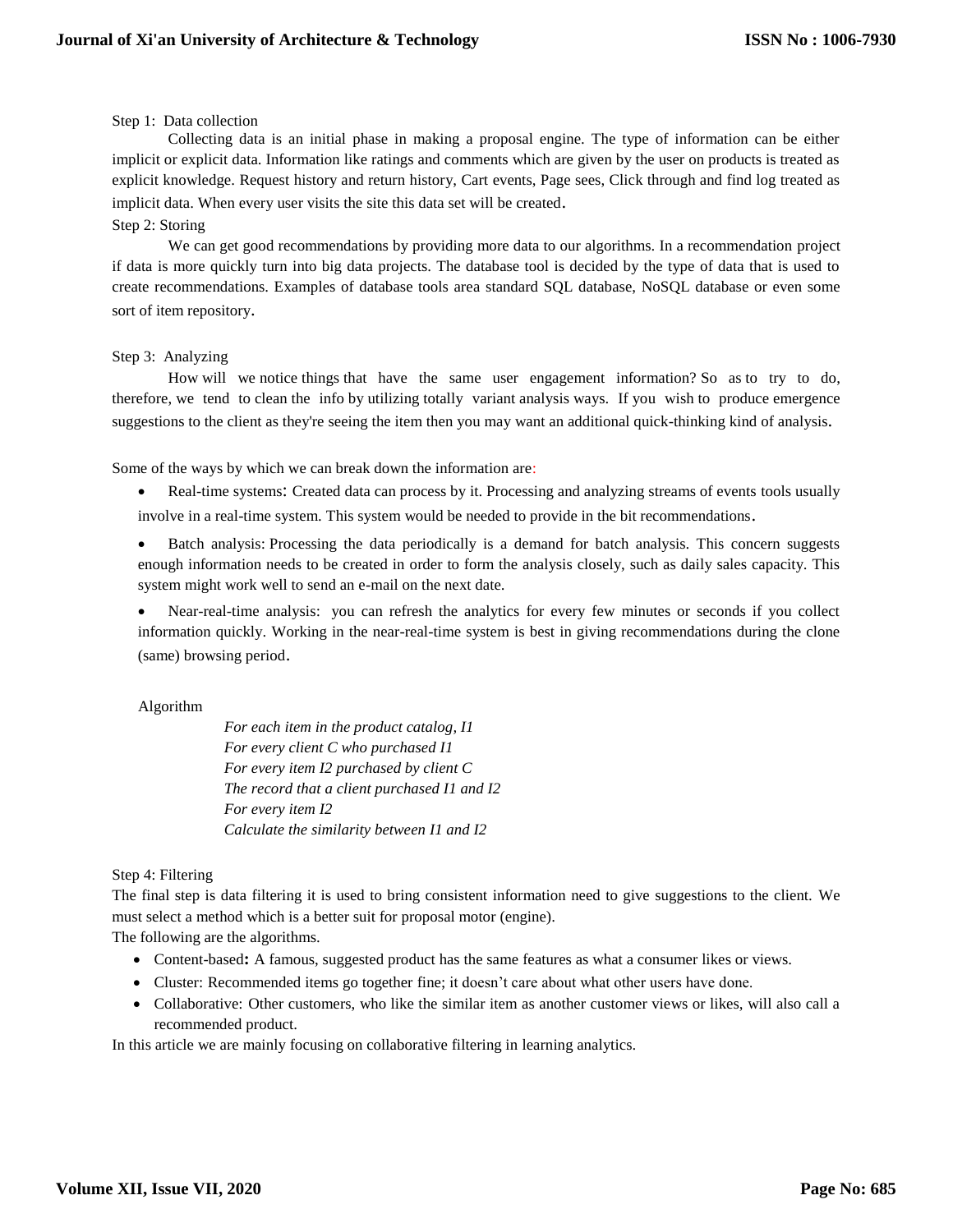*2.2 Recommendation System algorithms* in the recommendation system three main filter techniques, these techniques contain algorithms. Techniques like content, collaborative, hybrid-based techniques. Collaborative technique divided into two categories: model-based and memory-based

*2.2.1 Model-Based Techniques***:** The description model develops from the database and an active user will get predictions by this model. Model building processes done by variant pursuing algorithms such as the following are.

- Artificial Neural Network (ANN): Structure of numerous associated neurons that are organized in layers in efficient ways is called ANN. The associations between neurons have weights related to them relying upon the measure of impact one neuron has on another. In a few special problem situations, we can use neural networks there are having some advantages. For instance, because of the way that it contains numerous neurons and furthermore assigned a weight to every association, unnatural neural systems are very strong in dealing with the disturbance and mistaken Data sets. Suppose nonlinear capacities and catching difficult connections in information groups can also done by artificial neural networks, they can be proficient and even work if part of the system fails. Finding the perfect system topology for given issue is major disadvantage of ANN and it acts as lower headed for the group mistake, once topology is decided.
- Decision Tree Technique (DTT): Decision Tree Induction. It is a structure that incorporates a root hub, branches, and leaf hubs. Each interior hub indicates a test on quality, each branch means the result of a test, and each leaf hub holds a class mark. The decision tree is built by breaking down an arrangement of preparing cases for which the class names are known, and it depends on the philosophy of tree diagram. They are then connected to characterize already unseen instances. If trained on top quality information, they can make exceptionally exact predictions [13]. Compare to SVM (support vector machine) and ANN (artificial neural network) classifiers decision trees are more interpretable since they join basic inquiries regarding information in an understandable way. In handling products with mixture of real-valued and categorical options decision tree is very flexible and in handling objects that have few specific missing options
- Link analysis: Connection Analysis is the way toward working up systems of interconnected items in order to investigate patterns and trends [14]. It is used to improve the accomplishment of web searches by presenting its great potentials. HITS algorithms and page rank also present in link analysis, a website page as a solo hub in the web graph [16] handle by mostly link analysis algorithms
- Matrix completion techniques: Within the user-item matrices to predict unknown values we can use the matrix completion technique. In collaborative filtering recommendation systems [15] Correlation-based K-nearest neighbor is one of the significant methods utilized. They lean on widely on the chronicled rating information of clients on things. Many Items that are represented within the matrix [13] are not given rate by the user because often rating grid is enormous and sparse. This issue dependably prompts the failure of the framework to give solid and precise suggestions to clients. In matrix completion for practice variations different of low-rank models have been utilized especially in collaborative filtering toward application is used.
- Bayesian Classifiers*:* Classification problems can solve by the probabilistic framework. It depends on the definition of Bayes theorem and conditional probability. Class label and each attribute are considered as random variables by Bayesian classifiers [12]. The primary advantages of Naive Bayes classifiers are that they are powerful to isolated commotion points and insignificant properties, and they handle missing qualities by disregarding the instance during likelihood evaluate computations.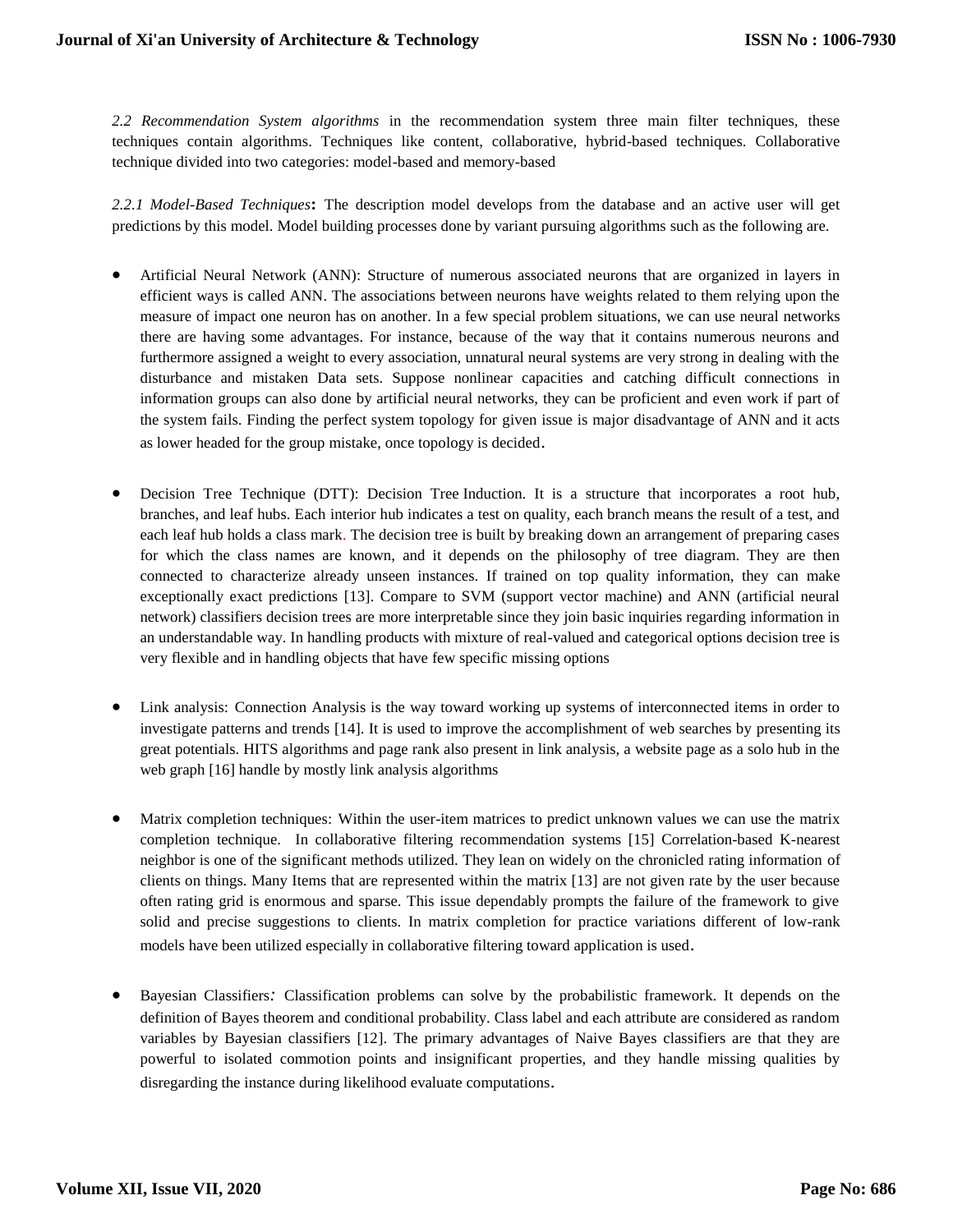$$
P(H|X) = \frac{P(X|H)P(H)}{P(X)}
$$
  
**P** =Probability  
**H** =Posterior Probability of a  
Hypothesis  
**X** = training data

Figure 1 Bayesian classifier probability formula

*2.2.2 Memory Based Technique:* Prediction generation can do by the entire client item database; we can find the neighbor using statistical techniques**,** it is also known as the nearest neighbor. Through item, user depends skills can achieve Memory-based CF (collaborative filtering). By looking at client evaluations on a similar thing client based collaborative filtering techniques calculates likeness between clients, and it then calculates the predicted rating for a thing by the dynamic client as a weighted normal of the evaluations of the thing by clients like the dynamic client where weights are the likenesses of these clients with the objective thing. To calculate predictions in item-based filtering techniques use similarity between things but not clients. It assembles a model of thing likenesses by recovering all things appraised by a functioning client from the client thing network (matrix); to calculate similarity between item/user many kinds of likeness metrics are utilized. Pearson correlation coefficient and cosine are the 2 famous likeness metrics.

 Pearson correlation coefficient**:** It will take a range (r) of values from +1 to -1. No association between the two variables is indicated with 0. If the no is greater than 0 is called positive association, if it is less than 0 is called negative association. In positive association value of 1 variable increment other variable value increments but in negative association variable value increments another variable value reduces

$$
r = \frac{N(\Sigma XY) - (\Sigma X)(\Sigma Y)}{\sqrt{[N(\Sigma X^2) - (\Sigma X)^2][N(\Sigma Y^2) - (\Sigma Y)^2]}}
$$
  
N = number of pairs of scores  
 $\Sigma XY = sum$  of the products of paired scores  
 $\Sigma X = sum$  of X scores  
 $\Sigma Y = sum$  of Y scores  
 $\Sigma X^2 = sum$  of squared X scores  
 $\Sigma Y^2 = sum$  of squared Y scores

 $M(\nabla \nu U) = (\nabla \nu)(\nabla \nu)$ 

Figure2 Pearson correlation coefficient formula

 Cosine based: Compare to Pearson-based measure cosine similarity is different in that it is a vector-space show which depends on linear algebra-based math rather than a statistical approach. Between 2 n-dimensional vectors depend on the angle between them relativeness measured by it. Text mining (TM) to compare 2 text files and fields of information retrieval uses the cosine-based measure, in this case, vectors of terms represents the documents. The comparability between two things closeness measure is also alluded to as similitude metric, and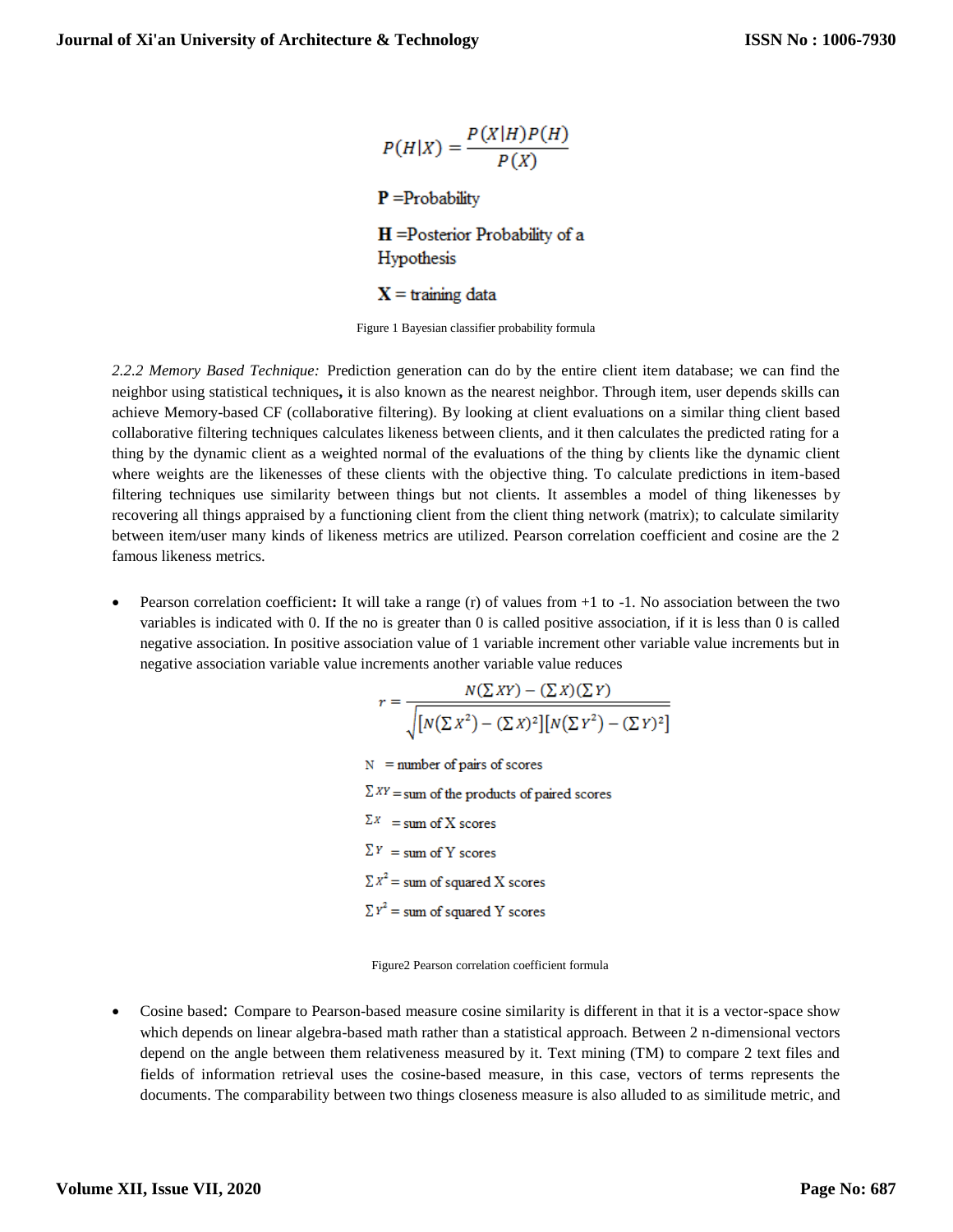their techniques used to figure the scores that express how comparable clients or things are to each other. Thing or Client based suggestion developing use scores as a foundation. Based on the condition of use, distance measure or correlation metrics can also be alluded to as similarity measures

There are many domains using recommendation systems, for example, tourism and travel, e-commerce, movie and music, health and Sensex, etc. This paper reviews about recommendation system in learning analytics.

# III. LEARNING ANALYTICS

Learning analytics (LA) [11] is an emerging field in the education sector. Mainly focused on learning process [8], it is used to assess the relevant data on understudies and instructors at a little scope level which targets solitary understudies and the courses are taken in order to understand student execution and advance understudy accomplishment [9] with LA strategies and tools of analytics which are advance, student performance and examining results can be improved by redesigned centering of help and intercession, along these lines advancing learning and education [10]. The research and further LA incorporate the development, use, and blend of new methodology and tools in order to improve the demonstration of learning and teaching for singular understudies and instructors.

| S.N<br>$\Omega$ | Field                                 | <b>Stake Holders</b>                                   | <b>Objectives</b>                                                                          | <b>Methods</b>                                  | Data                            |
|-----------------|---------------------------------------|--------------------------------------------------------|--------------------------------------------------------------------------------------------|-------------------------------------------------|---------------------------------|
| л               | AA (Academic<br><b>Analytics</b> )    | <b>Institutions of Education</b>                       | <b>Managing of admissions, Prediction,</b><br><b>Marketing, Decision making</b>            | <b>Techniques of</b><br>statistics              | Data of<br>educatio<br>n sector |
| $\mathbf{2}$    | <b>EDM</b> (Education<br>Data Mining) | <b>Faculty, Understudies</b>                           | <b>Improving learning process by</b><br>changing over information into<br>significant data | <b>Techniques of DM</b><br>(data mining)        | Data of<br>educatio<br>n sector |
| 3               | LA (Learning<br><b>Analytics</b> )    | <b>Faculty, Learners, Institutions</b><br>of education | Suggestion, prediction, enrollment,<br>syndication, domestication,<br>personalization      | Methods of<br>quantitative and DM<br>techniques | Data of<br>educatio<br>n sector |

| Table 1. Learning analytics and its related fields |  |  |  |  |  |
|----------------------------------------------------|--|--|--|--|--|
|----------------------------------------------------|--|--|--|--|--|

#### *3.1 Learning Analytics Techniques*

Regression, classification, clustering, artificial neural network are the techniques used in learning analytics field. LA is a part of education data mining in previously, but now treating as different sectors like AA (academic analytics), LA (Learning analytics) and education data mining. To get clear knowledge about learning analytics [11]

#### IV. RECOMMENDER SYSTEM IN LEARNING ANALYTICS

Table-2 Literature survey of recommender system in learning analytics

| S.No          | <b>Author</b>       | <b>Proposed Work and techniques used</b>                                                |  |
|---------------|---------------------|-----------------------------------------------------------------------------------------|--|
| 1             | Faisal M.           | In this article three approaches are developed under collaborative filtering framework; |  |
|               | Almutairi [1]       | two approaches are built by using coupled matrix factorization with latent matrix       |  |
|               | 2017                | factor third approach was build using tensor factorization to model grades. These       |  |
|               |                     | three methods are used to incorporate additional information in the context of          |  |
|               |                     | collaborative filtering (CF), slow learners' problem also handle when predicting for    |  |
|               |                     | next semester, and author evaluated these three proposed models on grade data which     |  |
|               |                     | is collected from university of Minnesota.                                              |  |
| $\mathcal{D}$ | <b>Nguyen Thai-</b> | In this article, recommender system methods for learning analytics in education data    |  |
|               | Nghe [2] 2010       | mining are used to propose a novel approach for predicting student performance,         |  |
|               |                     | common regression techniques such as logistic/linear regression are used to validate    |  |
|               |                     | the proposed approach on different dataset                                              |  |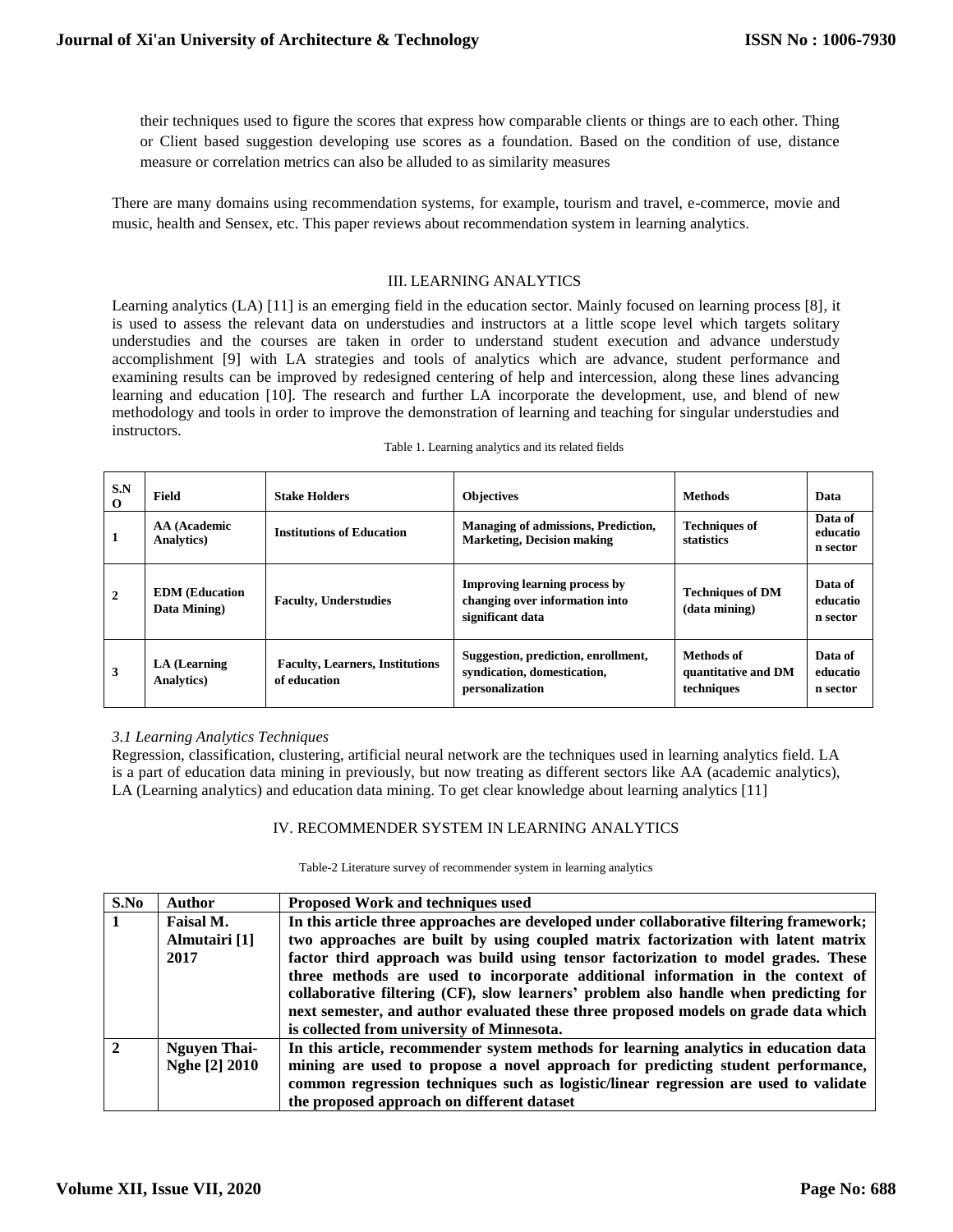| $\overline{\mathbf{3}}$ | Sanjog Ray [3]       | In this article, author proposed a course recommender system to student which is used    |
|-------------------------|----------------------|------------------------------------------------------------------------------------------|
|                         | 2011                 | for improving their grade with the help of collaborative filtering technique; It is      |
|                         |                      | evaluated on real time data set.                                                         |
| $\overline{\mathbf{4}}$ | S.JothiLakshmi       | In this article, author proposed a recommender system called Integrated                  |
|                         | [4] 2018             | Recommender Educational Data mining (IRED) for higher educational institution            |
|                         |                      | target marketing, it is a unique design which provides solutions for target marketing in |
|                         |                      | higher education institutions. Techniques used for building proposed work are            |
|                         |                      | collaborative filtering as filtering agent and C4.5 as pattern discovery model.          |
| 5                       | Phung Do [5]         | In this article, e-learning material recommendation system is proposed using             |
|                         | 2017                 | collaborative filtering and knowledge based reasoning techniques, proposed method        |
|                         |                      | evaluated on three datasets which are taken from cognitive tour and compared model       |
|                         |                      | performance with other three different techniques called MF (Matrix factorization),      |
|                         |                      | RBR (Rules based reasoning) and CBR (case-based reasoning).                              |
| 6                       | <b>Alexandre L</b>   | In this article, student gets the recommendation based on the assessment taken by him.   |
|                         | $[6]$ 2018           | The assessments used in this article are calculus, hand-on, remote lab, simulations.     |
|                         |                      | After completion of assessment student will get analysis and suggestion.                 |
| 7                       | Alexandre L.         | In this article, on remote laboratories activities suggestions provided to students in   |
|                         | <b>Gonçalves</b> [7] | order to scaffold their performance using learning analytics and recommender system      |
|                         | 2018                 | techniques. It is also providing the performance analysis and possible errors done by    |
|                         |                      | student during lab experiment                                                            |

## V. CONCLUSION

This article reported on the current state of recommendation system in the learning analytics. We also discussed a novel recommendation system working flow with sample algorithm, types of recommendation algorithms and this paper focused on recommender system in learning analytics and its importance in education field, giving recommendations to student or learner or teacher or education organizations. Based on preference options with demographic profiles, online courses attended moocs data etc.

#### REFERENCES

[1] Faisal M. Almutairi, Nicholas D. Sidiropoulos, George Karypis, "Context-Aware Recommendation-Based Learning Analytics Using Tensor and Coupled Matrix Factorization", IEEE journal of selected topics in signal processing,11(5), 2017.

[2] Nguyen Thai-Nghe, Lucas Drumond, Artus Krohn-Grimberghe, Lars Schmidt-Thieme, "Recommender System for Predicting Student Performance", Procedia Computer Science, pp: 2811–2819, 2010.

[3] Sanjog Ray, Anuj Sharma, "A Collaborative Filtering Based Approach for Recommending Elective Courses", [International Conference on](https://link.springer.com/conference/icistm)  [Information Intelligence, Systems, Technology and Management](https://link.springer.com/conference/icistm) ICISTM 2011: [Information Intelligence, Systems, Technology and](https://link.springer.com/book/10.1007/978-3-642-19423-8)  [Management,](https://link.springer.com/book/10.1007/978-3-642-19423-8) pp 330-339, 2011.

[4] S. JothiLakshmi, M.Thangaraj, "Design and Development of Recommender System for Target Marketing of Higher Education Institution Using EDM", International Journal of Applied Engineering Research, 13(19), pp. 14431-14437, 2018.

[5] Phung Do, Kha Nguyen, Thanh Nguyen Vu, Tran Nam Dung, and Tuan Dinh Le, Integrating Knowledge-Based Reasoning Algorithms and Collaborative Filtering into E-Learning Material Recommendation System, Springer International Publishing AG 2017 T.K. Dang et al. (Eds.): FDSE 2017, LNCS 10646, pp. 419–432, 2017.

[6] A. L. Gonçalves, L. M. Carlos, J. B. da Silva, G. R. Alves, "Personalized Student Assessment based on Learning Analytics and Recommender Systems," 2018 3rd International Conference of the Portuguese Society for Engineering Education (CISPEE), Aveiro, pp. 1-7, doi: 10.1109/CISPEE.2018.8593493.2018

[7] Latchoumi, T. P., Ezhilarasi, T. P., Balamurugan, K. "Bio-inspired weighed quantum particle swarm optimization and smooth support vector machine ensembles for identification of abnormalities in medical data". SN Applied Sciences, 1(10), 1137, 2019.

[8] G. Siemens, P Long, "Penetrating the fog: analytics in learning and education." Educause Rev. 46(5), pp:30–40, 2011.

[9] Loganathan, J., Janakiraman, S., & Latchoumi, T. P. "A Novel Architecture for Next Generation Cellular Network Using Opportunistic Spectrum Access Scheme", Journal of Advanced Research in Dynamical and Control Systems ,(12), pp:1388-1400, 2017.

[10] A van Barneveld K.E Arnold J.P Campbell, "Analytics in higher education: establishing a common language". EDUCAUSE Learn. Initiative. 1, pp:1–11, 2012.

[11] S Ranjeeth, T.P. Latchoumi, P Victer Paul. "A Survey on Predictive Models of Learning Analytics", [Procedia Computer Science,](https://www.sciencedirect.com/science/journal/18770509) [Volume](https://www.sciencedirect.com/science/journal/18770509/167/supp/C)  [167,](https://www.sciencedirect.com/science/journal/18770509/167/supp/C) Pages 37-46, 202[0 https://doi.org/10.1016/j.procs.2020.03.180.](https://doi.org/10.1016/j.procs.2020.03.180)

[12] Ranjeeth, S., Latchoumi, T. P., & Victer Paul, P. "Optimal stochastic gradient descent with multilayer perceptron based student's academic performance prediction model". Recent Advances in Computer Science and Communications. https://doi. org/10.2174/2666255813666191116150319.2019.

[13] Caruana R, Niculescu-Mizil A., "an empirical comparison of supervised learning algorithms. In: Cohen W. Moore AW, editors. Machine Learning", Proceedings of the twenty-third international conference, ACM, New York; pp. 161–8, 2003.

[14] Loganathan, J., Latchoumi, T. P., Janakiraman, S., parthiban, L., "A novel multi-criteria channel decision in co-operative cognitive radio network using E-TOPSIS". In Proceedings of the International Conference on Informatics and Analytics, pp. 1-6, 2016.

[15] Koren, Y., Bell, R., Kolinsky, C." Matrix factorization techniques for recommender systems". IEEE Comput, 8, pp.30–7, 2009.